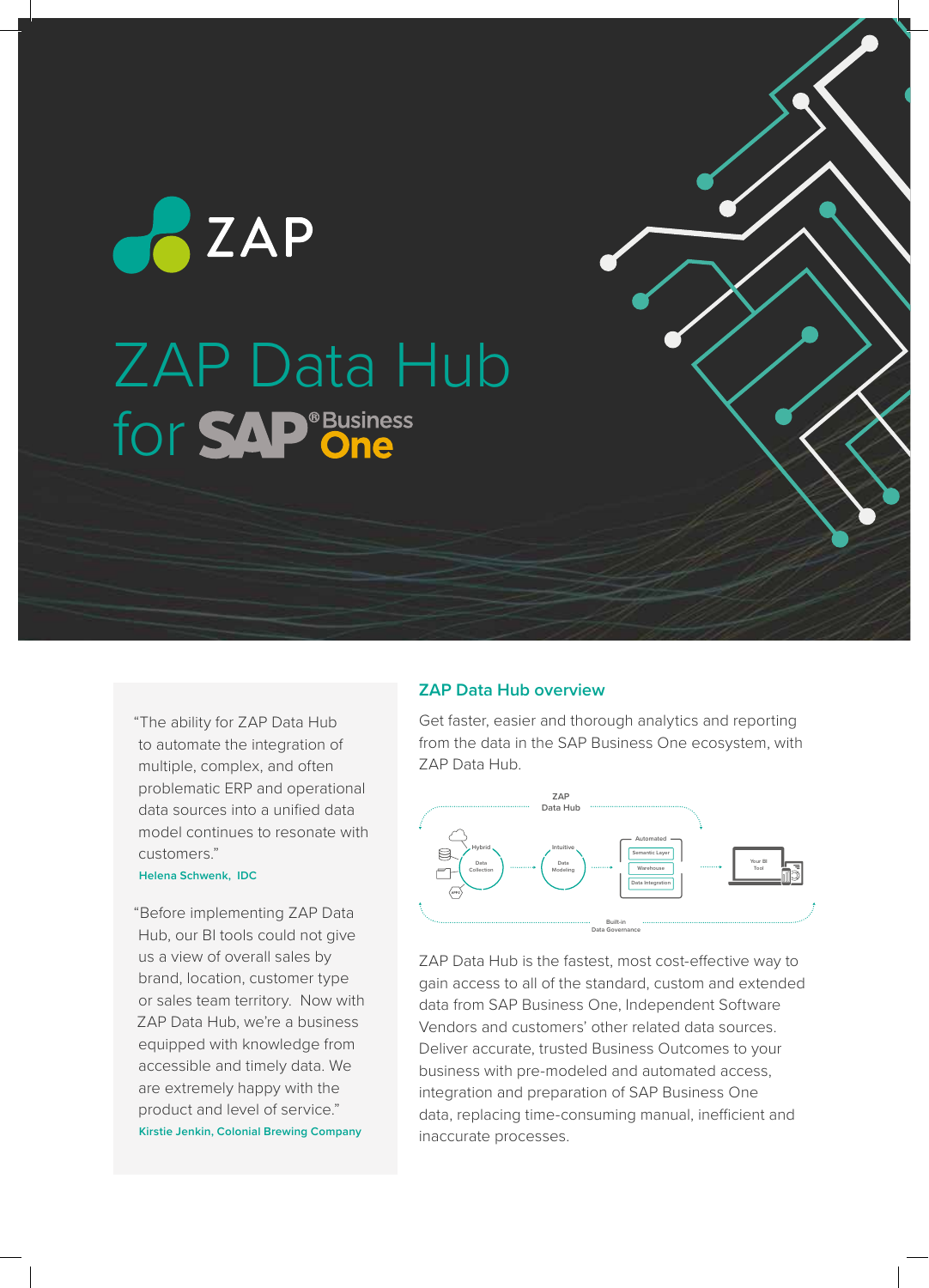# ZAP Data Hub for SAP Business One

# **Why choose ZAP Data Hub for SAP Business One?**

ZAP Data Hub's specially-optimized solution conquers the inherent data challenges of reporting and analytics from the SME-focused business management and ERP system, SAP Business One.

## **Pre-built and fast to deploy**

Financial and operational analysis can be automated via ZAP's smart data connectors, pre-built data model and analytics. It automates the access, integration and preparation of your ERP data, and helps when upgrades from one version to another are required, too. It's also the fastest, most cost-effective solution on the market.

#### **Report from all versions and databases**

ZAP Data Hub is optimized for SAP Business One versions 9.2 and beyond - on-premise or cloud both on MS SQL and SAP HANA databases, and works with all of its key capabilities:

- **financial management**
- sales & customer management
- **purchasing & inventory control**

Through deep integration with the SAP Business One API, ZAP Data Hub also eases the burden on IT teams thanks to:

- **Automated company database/endpoint merging**
- **Functionality specifically designed to handle customized systems**
- User-friendly captions for tables, columns and enumeration fields which
- **Multiple language support for numerous key elements**

# **What are the benefits of automating data management?**

## **Reduce the "reporting burden" on IT**

SAP Business One ERP information can drive the success of a business. Using ZAP Data Hub to automate the access, integration and preparation of this data for faster reporting and analysis increases ROI on your software investment. It also removes the need for coding, scripting or consultancy when reports are required.

# **Richer, cross-functional analysis**

ZAP Data Hub integrates perfectly with the SAP Business One ecosystem and handles data equally well from ISV solutions as from the main application. It can also manage data from multiple instances of Business One. All of which enables richer, cross functional analysis.

#### **Removing the risk of human error**

Manual data processing brings a significant risk of human error. It can also be slow and ungoverned. Human- as opposed to softwarebased data management can also lead to keyperson dependencies. Instead, data correctness, data consistency, and data quality are facilitated by ZAP Data Hub's smart metadata extractions and detections.

"ZAP Data Hub increases ROI and insight from business intelligence software. Business leaders can analyze data from multiple systems and data sources on one screen – either in Power BI or Tableau."

**Business Computer World**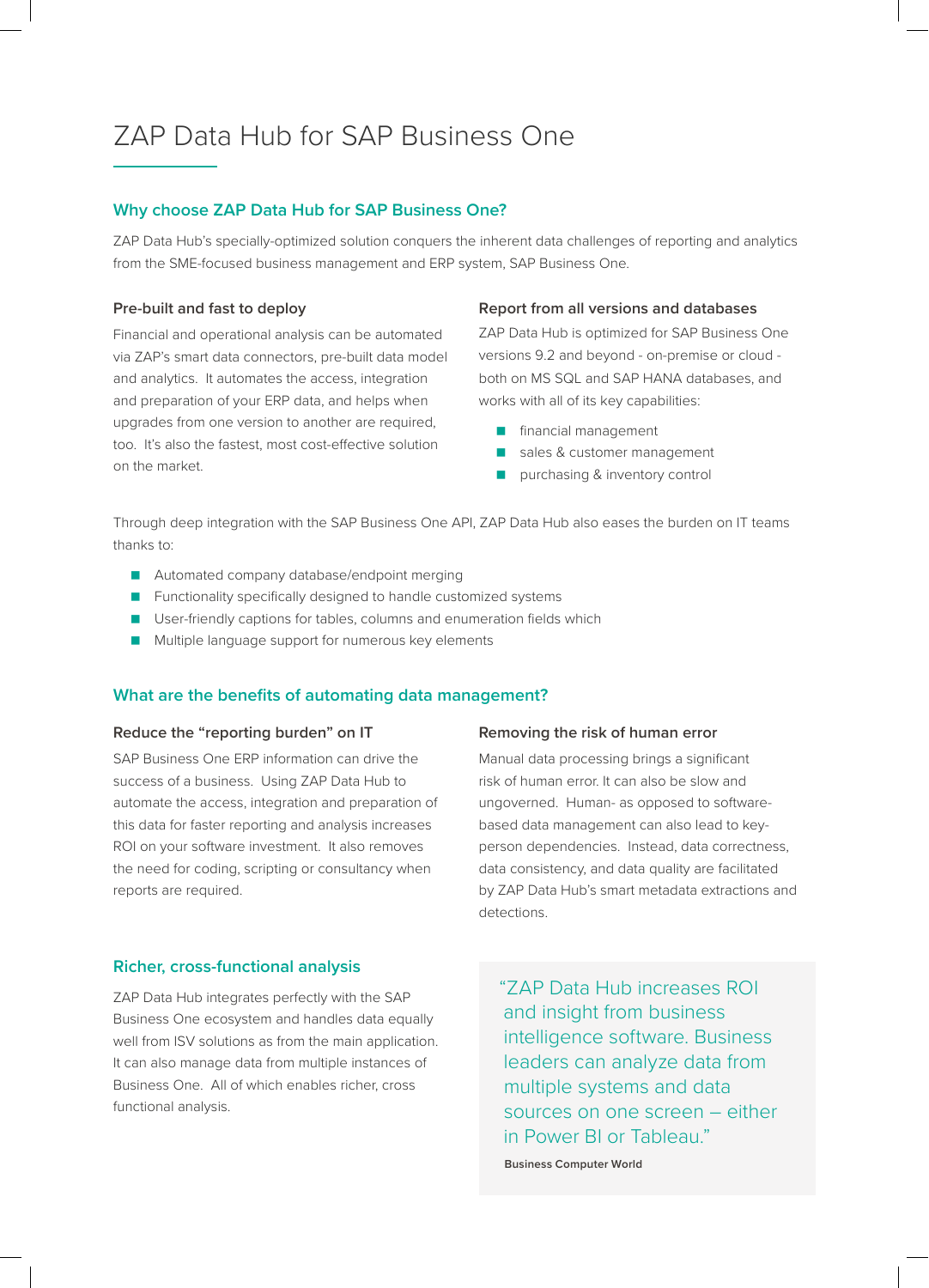ZAP Data Hub identifies relationships between different data sets and facilitates data preparation and unification tasks across modules, company databases and applications.

## **Report from all ERP, CRM and finance systems**

ZAP Data Hub has solutions and smart connectors for many popular back office business systems including Microsoft Dynamics, Salesforce, Sage, and SYSPRO. Plus over 50 data connectors for other ERP, CRM, accounting and marketing systems, databases and files, enabling businesses to report across all their data.

## **Cloud and on-premise systems reporting**

Whether a business is running SAP Business One in private cloud or on-premises, data is always accessible thanks to ZAP Data Gateways. And it is just as easy to access data from other cloud and onpremises sources for reporting. Regardless of the IT landscape, ZAP Data Hub delivers accurate, trusted business reporting.

## **Better Outcomes and Insights – SAP Business One analysis with Tableau, Power BI or ZAP itself**

ZAP Data Hub for SAP Business One has three sets of optional, pre-packaged analytics: for Tableau, Power BI and within ZAP Data Hub's own integrated fully-fledged analytics platform.

With Tableau, ZAP Data Hub can publish and keep data to Tableau Server and keep data in synch. Use our features matrix to learn more on all three in terms of user experience, notifications & distribution, security & accessibility, and functional reporting.

ZAP is a Microsoft Gold Partner, a Tableau Partner and a SAP Business One Solution Selling Partner.

## **Analytics on your terms**

There are three deployment options for ZAP Data Hub for SAP Business

## **On-premises for full control**

Already have an IT team, with existing systems, servers, and processes? If so, you will benefit from an on-premises deployment of ZAP Data Hub, providing complete flexibility and full control.

#### **Software as a Service**

'Super-charged' and easier to purchase, deploy and maintain, a SaaS deployment of ZAP Data Hub allows you to completely free your IT department from application and infrastructure maintenance tasks.

#### **Hybrid SaaS**

Benefit from the self-maintaining ZAP application in the cloud as well as a Bring-Your-Own data warehouse platform for complete ownership, management and administration of your data.

"ZAP's software brings instant reporting and cross-functional analysis to Tableau users, without the need for lengthy, expensive, manual and scriptbased data warehousing projects or data wrangling tools."

**Ed Dolman, Tableau**